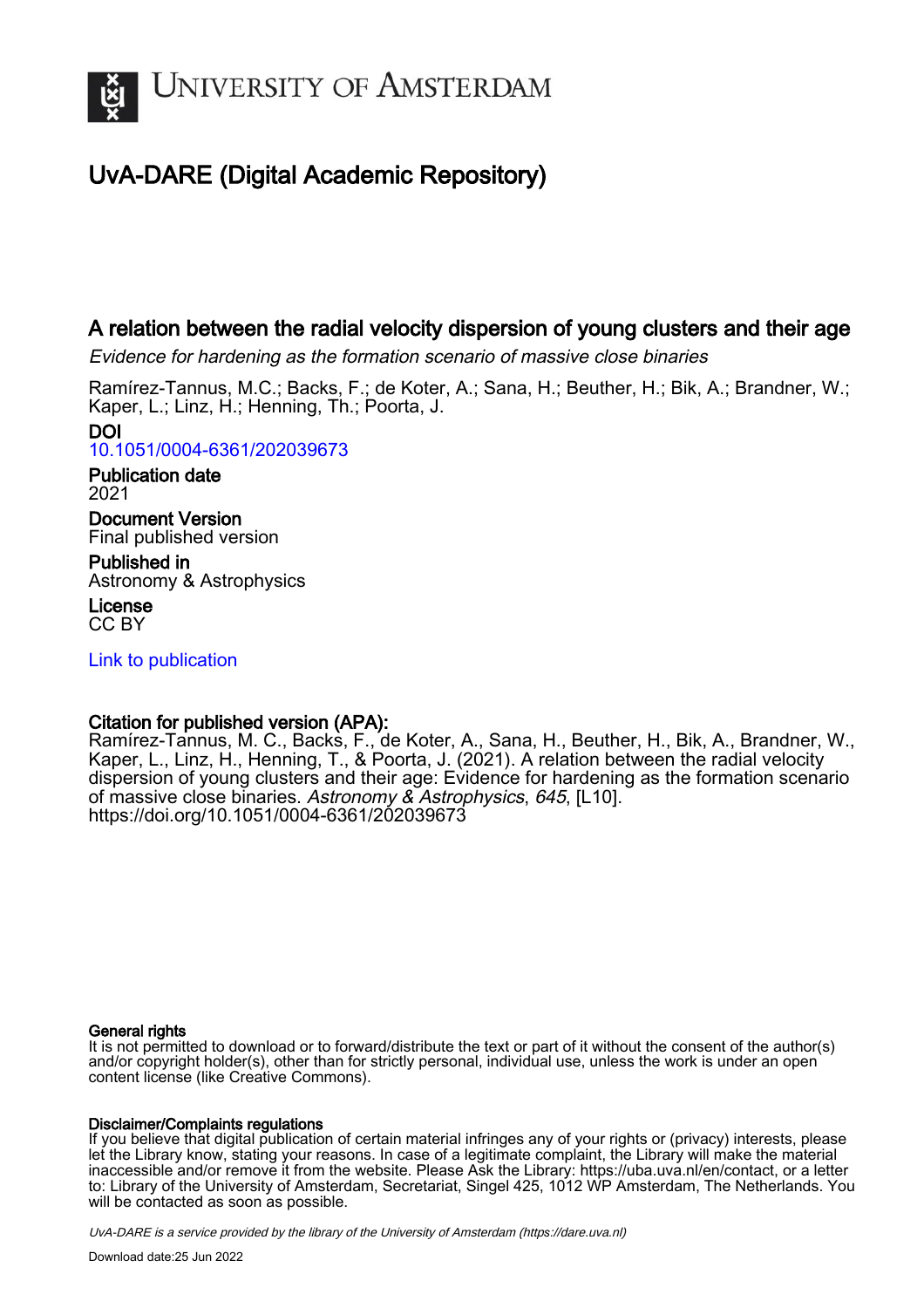

# LETTER TO THE EDITOR

# **A relation between the radial velocity dispersion of young clusters and their age**

# **Evidence for hardening as the formation scenario of massive close binaries**

M. C. Ramírez-Tannus<sup>[1](#page-1-0)</sup>, F. Backs<sup>[2](#page-1-1)</sup>, A. de Koter<sup>2[,3](#page-1-2)</sup>, H. Sana<sup>[3](#page-1-2)</sup>, H. Beuther<sup>1</sup>, A. Bik<sup>[4](#page-1-3)</sup>, W. Brandner<sup>1</sup>, L. Kaper<sup>2</sup>, H. Linz<sup>[1](#page-1-0)</sup>, Th. Henning<sup>1</sup>, and J. Poorta<sup>[2](#page-1-1)</sup>

<span id="page-1-0"></span><sup>1</sup> Max Planck Institute for Astronomy, Königstuhl 17, 69117 Heidelberg, Germany

e-mail: ramirez@mpia.de

<span id="page-1-1"></span><sup>2</sup> Astronomical Institute "Anton Pannekoek", University of Amsterdam, Science Park 904, 1098 XH Amsterdam, The Netherlands<br><sup>3</sup> Institute of Astronomy KUJ enven Celestiinenlaan 200 D 3001 Leuven, Belgium

<span id="page-1-2"></span>Institute of Astronomy, KU Leuven, Celestijnenlaan 200 D, 3001 Leuven, Belgium

<span id="page-1-3"></span><sup>4</sup> Department of Astronomy, Stockholm University, Oskar Klein Center, 106 91 Stockholm, Sweden

Received 14 October 2020 / Accepted 18 December 2020

#### **ABSTRACT**

The majority of massive stars ( $> 8 M_{\odot}$ ) in OB associations are found in close binary systems. Nonetheless, the formation mechanism of these close massive binaries is not understood yet. Using literature data, we measured the radial-velocity dispersion ( $\sigma_{1D}$ ) as a proxy for the close binary fraction in ten OB associations in the Galaxy and the Large Magellanic Cloud, spanning an age range from 1 to 6 Myr. We find a positive trend of this dispersion with the cluster's age, which is consistent with binary hardening. Assuming a universal binary fraction of  $f_{\text{bin}} = 0.7$ , we converted the  $\sigma_{1D}$  behavior to an evolution of the minimum orbital period  $P_{\text{cutoff}}$  from ∼9.5 years at 1 Myr to ∼1.4 days for the oldest clusters in our sample at ∼6 Myr. Our results suggest that binaries are formed at larger separations, and they harden in around 1 to 2 Myr to produce the period distribution observed in few million year-old OB binaries. Such an inward migration may either be driven by an interaction with a remnant accretion disk or with other young stellar objects present in the system. Our findings constitute the first empirical evidence in favor of migration as a scenario for the formation of massive close binaries.

**Key words.** binaries: close – stars: formation – stars: early-type – open clusters and associations: general – binaries: general

#### **1. Introduction**

It is well established that the vast majority of massive stars  $(M > 8 M_{\odot})$  come in pairs or as higher-order multiples (e.g., [Mason et al.](#page-5-0) [2009;](#page-5-0) [Chini et al.](#page-5-1) [2012;](#page-5-1) [Peter et al.](#page-5-2) [2012;](#page-5-2) [Kiminki](#page-5-3) [& Kobulnicky](#page-5-3) [2012;](#page-5-3) [Kobulnicky et al.](#page-5-4) [2014;](#page-5-4) [Sana et al.](#page-5-5) [2014;](#page-5-5) [Dunstall et al.](#page-5-6) [2015\)](#page-5-6). A large fraction of these binaries have orbital periods on the order of 2 months or shorter [\(Sana &](#page-5-7) [Evans](#page-5-7) [2011;](#page-5-7) [Sana et al.](#page-5-8) [2012;](#page-5-8) [Kiminki & Kobulnicky](#page-5-3) [2012;](#page-5-3) [Almeida et al.](#page-5-9) [2017;](#page-5-9) [Barbá et al.](#page-5-10) [2017\)](#page-5-10). These binaries are efficiently detected with spectroscopic techniques measuring periodic Doppler shifts of the photospheric lines. Massive binaries produce a variety of exotic products later in their evolution such as X-ray binaries, rare types of supernovae (Ibc, IIn, superluminous SNe, [Whelan & Iben](#page-5-11) [1973;](#page-5-11) [Yoon et al.](#page-5-12) [2010;](#page-5-12) [Langer](#page-5-13) [2012\)](#page-5-13), gamma-ray bursts [\(Woosley et al.](#page-5-14) [1993;](#page-5-14) [Cantiello et al.](#page-5-15) [2007\)](#page-5-15), and, eventually, gravitational wave sources (e.g., [Ivanova](#page-5-16) [et al.](#page-5-16) [2013;](#page-5-16) [Mandel & de Mink](#page-5-17) [2016;](#page-5-17) [de Mink & Mandel](#page-5-18) [2016;](#page-5-18) [Eldridge & Stanway](#page-5-19) [2016\)](#page-5-19). However, the origin of massive close binaries remains unknown.

The first effort to characterize the binarity properties of a sample of O stars in compact H II regions was performed by [Apai](#page-5-20) [et al.](#page-5-20) [\(2007\)](#page-5-20). They did a multi-epoch (two to three epochs) radial velocity (RV) study of a sample of 16 embedded O stars in seven massive star-forming regions. They identified two close binary stars based on their RV variations (~90 km s<sup>-1</sup>) and measured

an RV dispersion ( $\sigma_{1D}$ ) of 35 km s<sup>-1</sup> for the whole sample and 25 km s<sup>-1</sup> when excluding the two close binaries  $25 \text{ km s}^{-1}$  when excluding the two close binaries.

After pioneering studies to spectroscopically characterize single massive young stellar objects (mYSOs) such as those carried out by [Bik et al.](#page-5-21) [\(2006,](#page-5-21) [2012\)](#page-5-22), [Ochsendorf et al.](#page-5-23) [\(2011\)](#page-5-23), [Ellerbroek et al.](#page-5-24) [\(2013\)](#page-5-24), and [Ramírez-Tannus et al.](#page-5-25) [\(2017\)](#page-5-25) performed a single-epoch VLT/X-shooter spectroscopic study of a sample of eleven candidate mYSOs in the very young giant H II region M 17 ( $\leq 1$  Myr). The stars range in mass from 6–25  $M_{\odot}$ which is the mass range that dominates the samples from which multiplicity characteristics of 2−4 Myr old main-sequence OB stars are derived [\(Sana et al.](#page-5-8) [2012;](#page-5-8) [Kobulnicky et al.](#page-5-4) [2014\)](#page-5-4). The measured radial-velocity dispersion of these mYSOs is  $\sigma_{1D}$  =  $5.6 \pm 0.2 \text{ km s}^{-1}$ . In low density clusters, such as M 17,  $\sigma_{1D}$  of a single epoch is strongly dominated by the orbital properties of a single epoch is strongly dominated by the orbital properties of the binary population. For example, if a given cluster has several close binaries of similar masses, one would expect the individual radial velocities of the stars to differ significantly from each other and, therefore, for  $\sigma_{1D}$  to be large. For 2–4 Myr clusters, with binary fractions >0.5 and minimum periods of ~1.4 days, with binary fractions >0.5 and minimum periods of ~1.4 days, a dispersion of 30 to 50 km s<sup>-1</sup> is typical (e.g., [Kouwenhoven](#page-5-26) [et al.](#page-5-26) [2007;](#page-5-26) [Sana et al.](#page-5-27) [2008,](#page-5-27) [2012;](#page-5-8) [Sota et al.](#page-5-28) [2014;](#page-5-28) [Kobulnicky](#page-5-4) [et al.](#page-5-4) [2014\)](#page-5-4). The latter is in stark contrast with our observation of M 17, suggesting a lack of close massive binaries in this region.

In [Sana et al.](#page-5-29) [\(2017\)](#page-5-29), two scenarios are explored that may explain the low  $\sigma_{1D}$  observed in M 17: a small binary fraction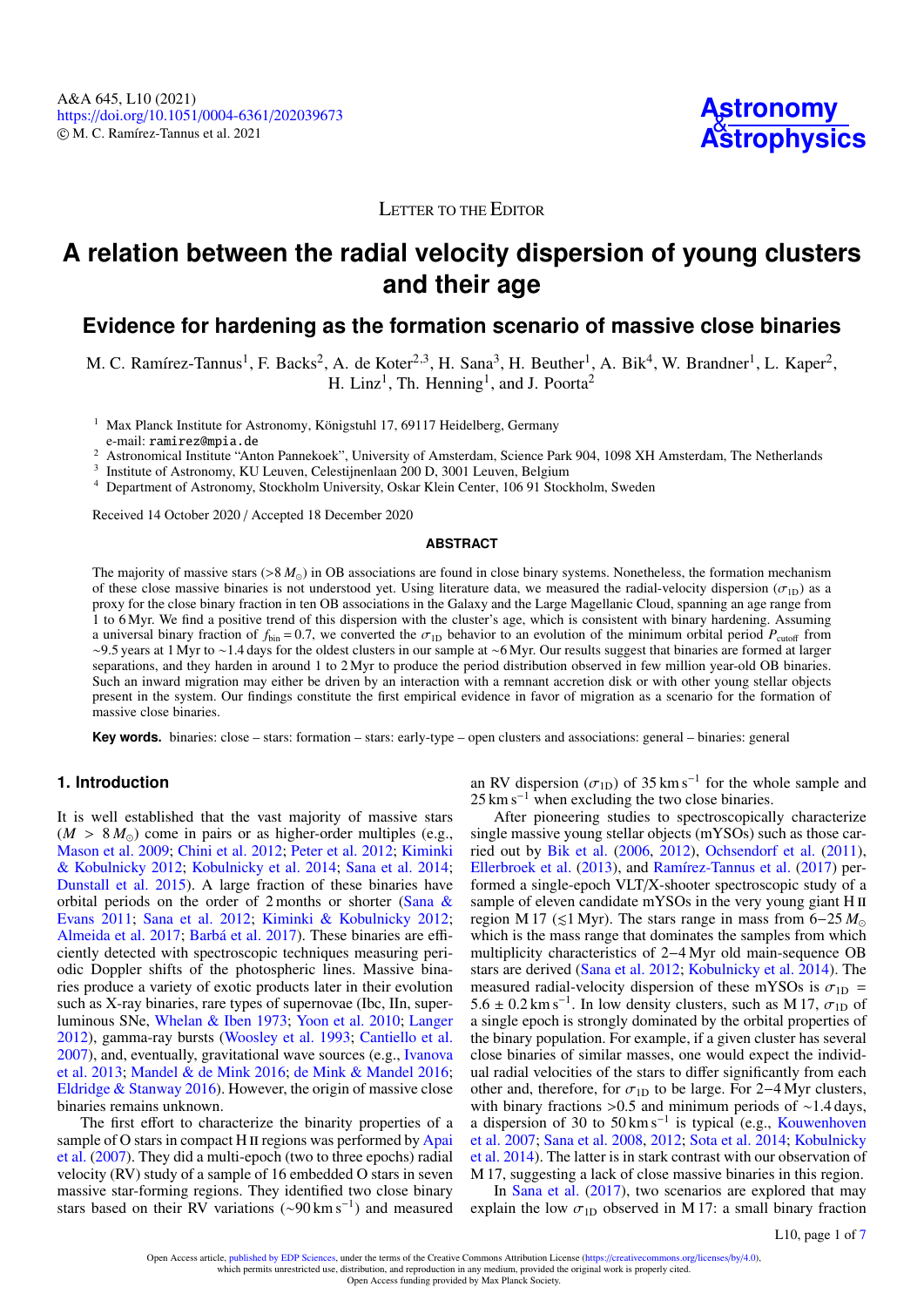*f*bin and/or a lack of short-period binaries. They conclude that the observed dispersion can be explained either if  $f_{\text{bin}} = 0.12^{+0.16}_{-0.09}$ or if the minimum orbital period  $P_{\text{cutoff}} > 9$  months. Parent populations with  $f_{\text{bin}} > 0.42$  or  $P_{\text{cutoff}} < 47$  days can be rejected at the 95% significance level. Since it is unlikely that the binary fraction for M 17 would be so far below that of other clusters, this very interesting result suggests that massive binaries form in wide orbits that migrate inward over the course of a few million years. In this Letter, we refer to the generic mechanism of shrinking binary periods as the migration scenario. One strong test for this scenario is to compare the velocity dispersion observed in clusters spanning a range of ages. If the binary orbits harden with time, one would expect  $\sigma_{1D}$  to increase as the cluster age increases.

In [Ramírez-Tannus et al.](#page-5-30) [\(2020\)](#page-5-30), VLT/KMOS spectra of around 200 stars in three very young clusters (M 8, NGC 6357, and G333.6−0.2) were obtained. Introducing an automatic method to classify the spectra, the effective temperatures, and luminosities of the observed stars were characterized in order to place them in the Hertzsprung-Russell diagram (HRD). The age and mass range of the observed populations was constrained by comparison to MESA evolutionary tracks obtained from the MIST project [\(Paxton et al.](#page-5-31) [2011,](#page-5-31) [2013,](#page-5-32) [2015;](#page-5-33) [Dotter](#page-5-34) [2016;](#page-5-34) [Choi](#page-5-35) [et al.](#page-5-35) [2016\)](#page-5-35). The main sequence stars in M 8 have masses between ∼5 and ~70  $M_{\odot}$  and the age of this cluster is between 1 and 3 Myr. In G333.6−0.2, the main sequence population ranges in mass between  $\sim$ 5 and  $\sim$ 35  $M_{\odot}$  and the estimated age of this region is <3 Myr. The main sequence stars in NGC 6357 have masses between ~10 and ~100  $M_{\odot}$  and their ages range from 0.5–3 Myr.

The goal of this Letter is to provide a first test of the migration scenario for the formation of massive close binaries. We aim to study a possible age evolution of  $\sigma_{1D}$ , and  $P_{\text{cutoff}}$ , to constrain a timescale for binary hardening assuming a universal binary fraction ( $f_{\text{bin}} = 0.7$ ; [Sana et al.](#page-5-8) [2012\)](#page-5-8). We base our analysis on clusters younger than 6 Myr to ensure that neither secular evolution nor the effect of binary interactions [\(Wellstein & Langer](#page-5-36) [1999;](#page-5-36) [de Mink et al.](#page-5-37) [2007\)](#page-5-37) affect our results significantly. In Sect. [2](#page-2-0) we measure the radial velocities of the high-mass stars in M 8 and NGC 6357 and calculate their  $\sigma_{1D}$ . Next, we compare our findings with those presented by [Sana et al.](#page-5-8) [\(2012\)](#page-5-8) for Galactic clusters of 2−4 Myr, with those from [Zeidler et al.](#page-5-38) [\(2018\)](#page-5-38) for Westerlund 2 (Wd2), with those from [Hénault-Brunet et al.](#page-5-39) [\(2012\)](#page-5-39) for R136 in the Large Magellanic Cloud, and with those from [Ramírez-Tannus et al.](#page-5-25) [\(2017\)](#page-5-25) for the very young massivestar forming region M 17. This reveals a temporal behavior of  $\sigma_{1D}$  (Sect. [3\)](#page-2-1) that is converted into an evolution of the minimum binary period (Sect. [4\)](#page-3-0), as binary motion is dominating the velocity dispersion of young massive clusters. In Sect. [5](#page-4-0) we discuss and conclude this work.

#### <span id="page-2-0"></span>**2. Observations**

The sample studied in this Letter consists of the OB stars in M 8 and NGC 6357. The data acquisition and reduction are described in detail in [Ramírez-Tannus et al.](#page-5-30) [\(2020\)](#page-5-30). In short, we obtained around 200 *H* and *K*-band intermediate resolution spectra (with spectral resolution power,  $\lambda/\Delta\lambda$ , between 6700 and 8500, i.e.,  $30 < \Delta v < 40 \text{ km s}^{-1}$  of stars in the abovementioned viant H II regions with VLT/KMOS (Sharples et al. 2013). The giant H<sub>II</sub> regions with VLT/KMOS [\(Sharples et al.](#page-5-40) [2013\)](#page-5-40). The final samples of massive stars consist of 16 stars in M 8, 22 in NGC 6357, and four in G333.6−0.2. We discarded G333.6−0.2 from our analysis because there are not enough stars with RV measurements to calculate  $\sigma_{1D}$ . A description of the age and mass range determination can be found in [Ramírez-Tannus et al.](#page-5-30) [\(2020\)](#page-5-30), and Appendix [A](#page-6-0) presents a detailed discussion about the accuracy of the age determination.

The radial velocity (RV) of the intermediate to high-mass stars was obtained by measuring the Doppler shifts of a suitable set of photospheric lines. Tables [B.1](#page-6-1) and [B.2](#page-6-2) list the RV obtained for each star together with its error and the spectral lines used in our analysis.

The RV-fitting approach is similar to the one adopted by [Sana](#page-5-29) [et al.](#page-5-29) [\(2017\)](#page-5-29). First, for the profile fitting, we adopted Gaussian profiles. Second, we clipped the core of diagnostic lines that were still contaminated by residuals of the nebular emission. Third, we simultaneously fit all spectral lines available, thereby assuming that the Doppler shift is the same for all lines (see Sect. 2 and Appendix B of [Sana et al.](#page-5-41) [2013\)](#page-5-41).

Figure [C.1](#page-7-1) shows the radial-velocity distribution for the two regions. We calculated the errors of the histogram bins by randomly drawing RV values from a Gaussian centered at each measured RV and with a sigma corresponding to the measurement error; we repeated that process  $10^5$  times. The value shown for each bin is the mean of all the RVs in that bin's measurements and the error bar corresponds to the standard deviation. We obtained  $\sigma_{1D}$  by calculating the weighted standard deviation of the measured RVs. The weighted mean and standard deviation are listed in the top-left corner of each histogram in Fig. [C.1.](#page-7-1) The measured  $\sigma_{1D}$  for M 8 and NGC 6357 are 32.7  $\pm$  2.6 and  $26.9 \pm 1.3$  km s<sup>-1</sup>, respectively.

#### <span id="page-2-1"></span>**3. Velocity dispersion versus cluster age**

Based on single-epoch radial-velocity measurements of young massive stars in M 17, [Sana et al.](#page-5-29) [\(2017\)](#page-5-29) conclude that this young (∼1 Myr) star-forming region hosts only a few close binary systems. This is in contrast to the observation that most massive stars in somewhat older clusters are in close binaries. Under the hypothesis that massive stars form in wide binary systems that harden their orbits within the first million years of evolution, one would expect that during those initial couple of million years the radial-velocity dispersion,  $\sigma_{1D}$ , increases with time.

We plotted  $\sigma_{1D}$  of the clusters studied in this Letter and compare it with the results by [Sana et al.](#page-5-8) [\(2012,](#page-5-8) NGC 6231, IC 2944, IC 1805, IC 1848, NGC 6611), [Zeidler et al.](#page-5-38) [\(2018,](#page-5-38) Wd2), [Hénault-Brunet et al.](#page-5-39) [\(2012,](#page-5-39) R136), and [Sana et al.](#page-5-29) [\(2017,](#page-5-29) M 17). R136 and Wd2 are very relevant for our study given their relatively young age (1−2 Myr) which is in between the age measured for M 17 [\(Ramírez-Tannus et al.](#page-5-25) [2017\)](#page-5-25) and that of the somewhat older clusters [\(Sana et al.](#page-5-8) [2012\)](#page-5-8). In order to compare the multi-epoch RV data provided by [Sana et al.](#page-5-8) [\(2012\)](#page-5-8) with the single epoch data of M 17, M 8, NGC 6357, and Wd2, we drew the RV measured for each star in a given cluster in a random epoch and we computed the RV dispersion. We repeated this procedure 10<sup>5</sup> times and then calculated the most probable  $\sigma_{1D}$  and<br>its standard deviation. The  $\sigma_{1D}$  obtained for each cluster is listed its standard deviation. The  $\sigma_{1D}$  obtained for each cluster is listed in the third column of Table [1.](#page-3-1) The second and seventh columns show the age of the clusters and the respective references.

In Fig. [1](#page-3-2) we show  $\sigma_{1D}$  versus age of the clusters. We performed an orthogonal distance regression (ODR; [Churchwell](#page-5-42) [1990\)](#page-5-42) to the data and find a positive correlation between the age of the clusters and  $\sigma_{1D}$ . The solid black line represents the best fit to the data and the gray area represents the  $1-\sigma$  error on the fit. The Pearson coefficient for the observed relation is 0.7, which indicates a strong positive correlation. Nevertheless, this coefficient does not take into account the errors in the parameters. To test the validity of our results we performed two Monte Carlo tests whose results are shown in Fig. [2.](#page-3-3) The left panel shows the distribution of Pearson coefficients obtained from drawing random points centered on our data (age,  $\sigma_{1D}$ ) with a standard deviation equal to our error bars. The right panel shows the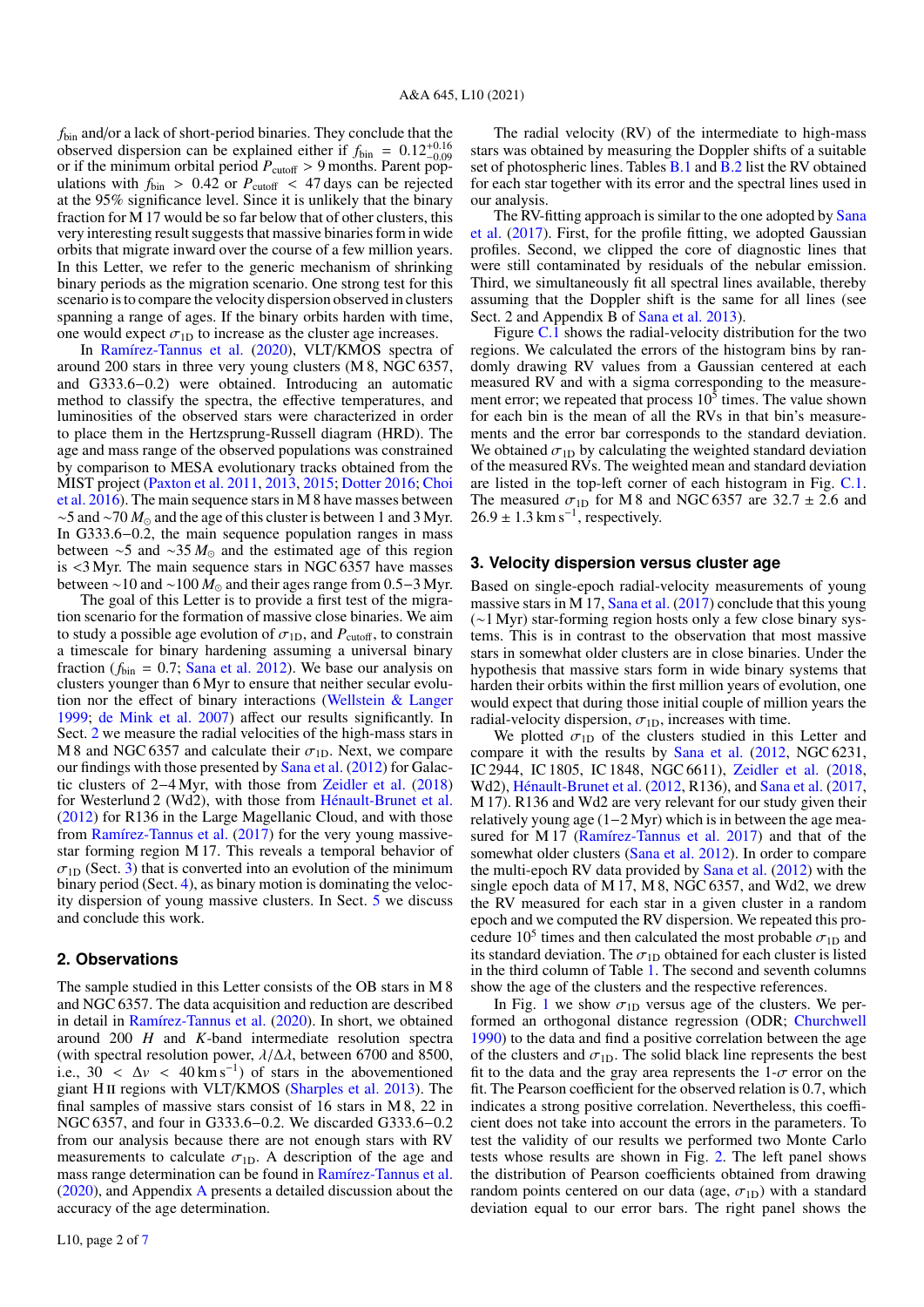<span id="page-3-1"></span>Table 1. Age, radial-velocity dispersion, number of stars, and mass range for our sample of young clusters hosting massive stars.

| Cluster          | Age         | $\sigma_{1D}$               | N       | Mass          | $P_{\min}$             | Age    |
|------------------|-------------|-----------------------------|---------|---------------|------------------------|--------|
|                  | (Myr)       | $(km s^{-1})$               | (stars) | $(M_{\odot})$ | (days)                 | (ref.) |
| IC 1805          |             | $1.6 - 3.5$ $65.5 \pm 3.1$  | 8       | $15 - 60$     | $1.4^{+0.8}$           | 1      |
| <b>IC1848</b>    |             | $3.0 - 5.0$ $50.3 \pm 12.8$ | 5       | $15 - 60$     | $1.4 + 3.2$            | 2      |
| <b>IC 2944</b>   | $2.0 - 3.0$ | $31.4 \pm 0.3$              | 14      | $15 - 60$     | $6.3^{+17.8}_{-4.5}$   | 3      |
| <b>NGC 6231</b>  | $3.5 - 5.4$ | $67.6 \pm 0.4$              | 13      | $15 - 60$     | $1.4^{+0.7}$           | 4      |
| NGC 6611         | $2.0 - 6.0$ | $25.3 \pm 1.6$              | 9       | $15 - 60$     | $10.1_{-8.5}^{+43.0}$  | 5      |
| Wd2              | $1.0 - 2.0$ | $15.0 \pm 0.1$              | 44      | $6 - 60$      | $62.2^{+74.9}_{-36.1}$ | 6      |
| M 17             | $0.0 - 2.0$ | $5.5 \pm 0.5$               | 12      | $6 - 20$      | 3500-2834              | 7      |
| M 8              | $1.0 - 3.0$ | $32.7 \pm 2.6$              | 16      | $6 - 20$      | $2.4^{+3.8}_{-1.0}$    | 8      |
| NGC 6357         | $0.5 - 3.0$ | $26.9 \pm 1.3$              | 22      | $6 - 30$      | $5.4^{+8.5}_{-3.4}$    | 8      |
| R <sub>136</sub> |             | $1.0 - 2.0$ $25.0 \pm 5.9$  | 332     | $15 - 60$     | $24.1^{+9.0}_{-5.1}$   | 9      |
|                  |             |                             |         |               |                        |        |

References. (1) [Sung et al.](#page-5-43) [\(2017\)](#page-5-43); (2) [Lim et al.](#page-5-44) [\(2014\)](#page-5-44); (3) [Baume](#page-5-45) [et al.](#page-5-45) [\(2014\)](#page-5-45); (4) van der Meij et al. (in prep.); (5) [Gvaramadze &](#page-5-46) [Bomans](#page-5-46) [\(2008\)](#page-5-46); (6) [Zeidler et al.](#page-5-38) [\(2018\)](#page-5-38); (7) [Ramírez-Tannus et al.](#page-5-25) [\(2017\)](#page-5-25); (8) [Ramírez-Tannus et al.](#page-5-30) [\(2020\)](#page-5-30); (9) [Hénault-Brunet et al.](#page-5-39) [\(2012\)](#page-5-39).



<span id="page-3-2"></span>[Fig. 1.](https://dexter.edpsciences.org/applet.php?DOI=10.1051/0004-6361/202039673&pdf_id=1) Radial-velocity dispersion ( $\sigma_{1D}$ ) versus age of the clusters. The purple data points show the data from [Sana et al.](#page-5-8) [\(2012\)](#page-5-8), the magenta points show Wd2 and R136 [\(Zeidler et al.](#page-5-38) [2018;](#page-5-38) [Hénault-Brunet et al.](#page-5-39) [2012\)](#page-5-39), and the green data points show the clusters studied in [Ramírez-](#page-5-30)[Tannus et al.](#page-5-30) [\(2020\)](#page-5-30) and [Sana et al.](#page-5-29) [\(2017\)](#page-5-29). The solid black line represents the linear fit to the data and the gray area shows the  $1-\sigma$  errors on the fit.

probability (2%) that a random distribution causes the observed coefficient.

Even though the scatter is substantial, we conclude that for the present data there is a positive correlation between  $\sigma_{1D}$  and the age of the clusters. Although the number of clusters considered here remains limited and there are sizable uncertainties as to the individual age determinations, our results indicate an increase in the fraction of close binary systems as the clusters get older. M 17 seems to be a unique cluster given its very young age and extremely low  $\sigma_{1D}$ . Trumpler 14 in this sense seems comparable, being ∼1 Myr old and having no evidence for close binaries amongst its O stars [\(Sana & Evans](#page-5-7) [2011\)](#page-5-7). We do not include this cluster in the analysis because there are not enough stars with RV measurements to calculate  $\sigma_{1D}$ .



<span id="page-3-3"></span>[Fig. 2.](https://dexter.edpsciences.org/applet.php?DOI=10.1051/0004-6361/202039673&pdf_id=2) Distribution of Pearson coefficients after randomly drawing 10<sup>5</sup> samples from the data shown in Fig. [1.](#page-3-2) *Left*: 2D Gaussians centered at our data points and with  $\sigma$  equal to our error bars. The green, red, and blue areas show the 68, 95, and 99% confidence intervals, respectively. The black line shows the observed coefficient. *Right*: 2D Gaussians centered at random locations of the parameter space (age between 0 and 7 Myr and  $\sigma_{1D}$  between 0 and 80 km s<sup>−1</sup>) and with  $\sigma$  equal to our error hars. The blue shaded area represents the probability equal to our error bars. The blue shaded area represents the probability (2%) that the observed coefficient is caused by a random distribution.

#### <span id="page-3-0"></span>**4. Physical parameters**

Our aim is to characterize the multiplicity properties of observed clusters based on the observed  $\sigma_{1D}$ . This section presents the results of Monte Carlo population syntheses computed with different underlying multiplicity properties.

#### 4.1. Binary fraction and minimum period

We focus on the effect that the binary fraction,  $f_{\text{bin}}$ , and minimum orbital period,  $P_{\text{cutoff}}$ , have on the observed  $\sigma_{1D}$ . The methodology is similar to that used in [Sana et al.](#page-5-29) [\(2017\)](#page-5-29). A parent population of stars is generated with a certain  $f_{\text{bin}}$  and  $P_{\text{cutoff}}$ . The binary star systems in this population are described by their orbital properties. These are the primary mass,  $M_1$ , mass ratio, *q*, period, *P*, and eccentricity, *e*. For the multiplicity properties that we do not vary, we adopt the values from [Sana et al.](#page-5-8) [\(2012\)](#page-5-8) for Galactic young clusters as the basic properties for our population. For the primary star, we adopt a Kroupa mass distribution [\(Kroupa](#page-5-47) [2001\)](#page-5-47). The mass ratio distribution is uniform with 0.1 < *q* < 1. The probability density function of the period is described as pdf(*P*) ∝ (log *P*)<sup>-0.5</sup>, with the period in days and  $\log P_{\text{cutoff}} < \log P < 3.5$ . The eccentricity distribution depends on the period of the binary system. For  $\vec{P}$  < 4 days, we assume circular orbits; for periods between 4 and 6 days, the eccentricities are sampled from  $pdf(e) \propto e^{-0.5}$ , with  $0 \leq e < 0.5$ ; for periods longer than 6 days the same distribution is used but with periods longer than 6 days the same distribution is used, but with  $0 \leq e \leq 0.9$ .

In order to calculate the radial velocity of the binary star systems, they are given a randomly generated inclination, *i*, longitude of periastron,  $\omega$ , and eccentric anomaly, *E*. The latter is determined by generating a random mean anomaly and numerically solving Kepler's equation to find the corresponding eccentric anomaly using Brent's method  $(Brent 1973)^T$  $(Brent 1973)^T$  $(Brent 1973)^T$  $(Brent 1973)^T$ . This gives all of the information required to calculate the binary component of the radial velocity of the primary star through

$$
v_{\rm r,b} = K_1 \left( e \cos(\omega) + \cos \left[ 2 \arctan \left( \sqrt{\frac{1+e}{1-e}} \tan \left( \frac{1}{2} E \right) \right) + \omega \right] \right),\tag{1}
$$

<span id="page-3-4"></span><sup>1</sup> [https://docs.scipy.org/doc/scipy/reference/](https://docs.scipy.org/doc/scipy/reference/generated/scipy.optimize.brentq.html) [generated/scipy.optimize.brentq.html](https://docs.scipy.org/doc/scipy/reference/generated/scipy.optimize.brentq.html)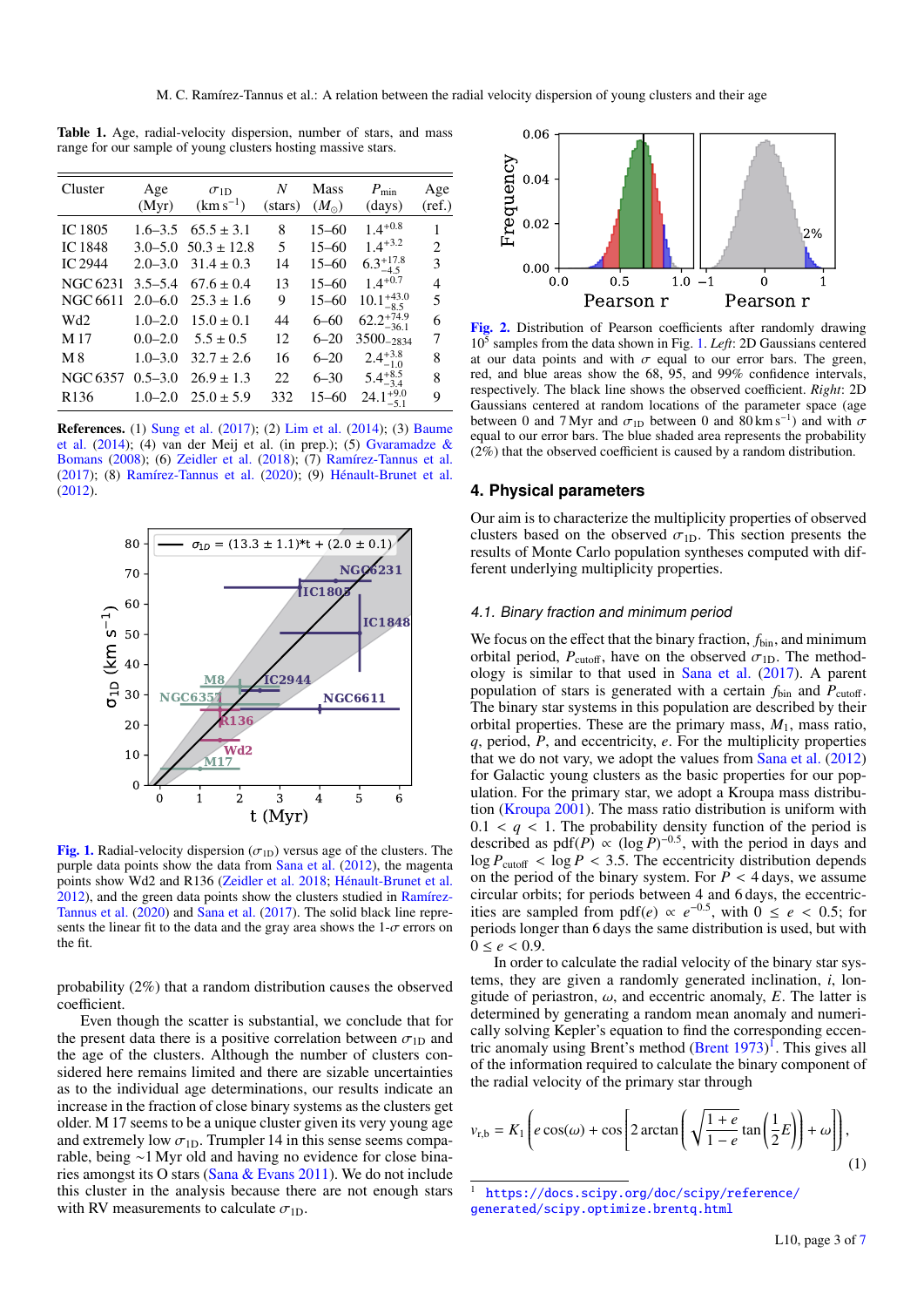

<span id="page-4-1"></span>[Fig. 3.](https://dexter.edpsciences.org/applet.php?DOI=10.1051/0004-6361/202039673&pdf_id=3) Median  $\sigma_{1D}$  obtained for distributions with different combinations of  $f_{\text{bin}}$  and  $P_{\text{cutoff}}$ . For this set of simulations, we used a sample of 20 stars ranging in masses from 15 to  $60 M_{\odot}$ . The contours show the trends followed by  $\sigma_{\text{1D}}$  values of 5.5, 15, 25.3, 30.9, 50.3, and 66 km s<sup>-1</sup>.

with  $K_1$  being the amplitude of the orbital velocity of the primary star. The binary component of the radial velocity is added to the velocity due to cluster dynamics,  $\sigma_{dyn}$ . This results in a population of stars with radial velocities based on either cluster dynamics only (in the case of  $f_{\text{bin}} = 0$ ) or both cluster dynamics and binary orbits. The secondary stars are assumed to be undetected. We adopt a cluster velocity dispersion for all clusters of 2 km s<sup>-1</sup>, which corresponds to the typical value found by [Kuhn](#page-5-49) [et al.](#page-5-49) [\(2019\)](#page-5-49) who measured  $\sigma_{dyn}$  for several massive clusters in the Milky Way. Adopting  $\sigma_{dyn} = 1$  or  $\sigma_{dyn} = 5 \text{ km s}^{-1}$  has no significant effect on our results. [Sana et al.](#page-5-8) [\(2012\)](#page-5-8) also conclude that the dynamical dispersion of young clusters is negligible with respect to the dispersion due to binary motions. Each Monte Carlo run consists of a generated parent population of  $10<sup>5</sup>$  stars, which is sampled  $10<sup>5</sup>$  times to simulate the observation of a cluster. The mass distribution of the stars in the parent distribution are matched to the mass distribution in the observed cluster. The samples contain the same number of stars and measurement accuracy as the observed sample. We then constructed density distributions of  $\sigma_{1D}$  for each parent population. Each grid point in Fig. [3](#page-4-1) shows the median  $\sigma_{1D}$  obtained for a simulated cluster of 20 stars sampled from a parent population with masses between 15 and  $60 M_{\odot}$ , where we varied  $f_{\text{bin}}$ , and  $P_{\text{cutoff}}$ . The color bar corresponds to  $\sigma_{1D}$  in km s<sup>-1</sup>. The dashed lines show<br>the  $\sigma_{1D}$  contours for 5.5, 15, 25.3, 30.9, 50.3, and 66 km s<sup>-1</sup> the  $\sigma_{1D}$  contours for 5.5, 15, 25.3, 30.9, 50.3, and 66 km s<sup>-1</sup>, which correspond to the  $\sigma_{1D}$  measured for our clusters. As the which correspond to the  $\sigma_{1D}$  measured for our clusters. As the number of stars and the mass ranges are different for each cluster, the contours do not represent the exact way in which we measured  $P_{\text{cutoff}}$  but are meant to show examples of the trends that a certain  $\sigma_{1D}$  follows in this diagram. A comparison of our results with [Sana et al.](#page-5-29) [\(2017\)](#page-5-29) is shown in Appendix [D.](#page-7-2)

#### 4.2. Timescale of binary hardening

Assuming that the binary fraction of massive stars is consistent with that observed in OB stars in young open clusters ( $f_{\text{bin}} = 0.7$ ; [Sana et al.](#page-5-8) [2012\)](#page-5-8), but that binary stars are born in wider orbits, we can estimate  $P_{\text{cutoff}}$  which best represents the observed  $\sigma_{1D}$ for each cluster. For each cluster, we kept the distribution of orbital properties fixed and we adjusted the sample size and



<span id="page-4-2"></span>[Fig. 4.](https://dexter.edpsciences.org/applet.php?DOI=10.1051/0004-6361/202039673&pdf_id=4)  $P_{\text{cutoff}}$  versus age of the clusters. The error bars represent the  $P_{\text{cutoff}}$  corresponding to the distributions that represent each  $\sigma_{1D}$  within their 68% confidence range. The blue line and shaded region show the fit to the data and its  $1-\sigma$  error bars.

mass ranges in accordance to those of the observed samples (see Table [1\)](#page-3-1). This allowed us to make a similar plot as in Fig. [1](#page-3-2) but in terms of  $P_{\text{cutoff}}$ . Figure [4](#page-4-2) shows the estimated  $P_{\text{cutoff}}$  for each cluster as a function of cluster age. We determined that, assuming  $f_{\text{bin}} = 0.7$ , the most likely  $P_{\text{cutoff}}$  to explain the observed  $\sigma_{\text{LD}}$  of M 17 is around 3500 days and that a  $P_{\text{cutoff}}$  of 665 days  $\sigma_{1D}$  of M 17 is around 3500 days and that a  $P_{\text{cutoff}}$  of 665 days<br>and 126 days can be rejected at the 68% and 95% confidence and 126 days can be rejected at the 68% and 95% confidence levels, respectively. For the clusters with the largest  $\sigma_{1D}$  in our sample, IC 1805, IC 1848, and NGC 6231, the cutoff period that best explains the observed  $\sigma_{1D}$  is 1.4 days, which is the  $P_{\text{cutoff}}$ adopted by [Sana et al.](#page-5-8) [\(2012\)](#page-5-8).

In order to get a first estimate of the binary hardening timescale, we fit a function of the form  $P(t) = P_0 e^{-t/t_0} + c$  to the data in Fig. [4,](#page-4-2) where  $P_0$  is the minimum period at the moment of binary formation and  $t_0$  corresponds to the e-folding time. As  $P_0$ is very uncertain, we assumed a typical value of  $10<sup>5</sup>$  days, corresponding to an initial separation of ∼100 AU for a pair of 10 *M* stars. In order to find the range of  $t_0$ , we varied  $P_0$  from  $10^4$  to 10<sup>6</sup> days. The resulting fit and corresponding parameter ranges are shown with the blue line and shaded area in Fig. [4.](#page-4-2) We obtain a typical e-folding time of  $t_0 = 0.19^{+0.06}_{-0.04}$  Myr. To harden an orbit from 3500 to 1.4 days.  $\sim 8$  e-foldings are needed, this implies from 3500 to 1.4 days, ∼8 e-foldings are needed, this implies that a typical binary hardening timescale is ∼1.6 Myr. Assuming a binary system with two  $10 M_{\odot}$  stars, this would imply a mean hardening rate of ~7.5 AU yr<sup>-1</sup>. For M 17, we discarded<br>periods lower than 665 d with a 68% confidence level. Followperiods lower than 665 d with a 68% confidence level. Following the same argument as before, the typical timescale to harden an orbit from 665 to 1.4 days would be ∼1 Myr equivalent to a mean hardening rate of ~4 AU yr<sup>-1</sup>.

#### <span id="page-4-0"></span>**5. Discussion and conclusions**

In this Letter we present observational evidence that the 1D velocity dispersion of massive stars in young clusters  $(\sigma_{1D})$ increases as they get older (Fig. [1\)](#page-3-2). Additionally, we performed Monte Carlo simulations which allowed us to convert the measured values of  $\sigma_{1D}$  to physical parameters. Assuming that stars are born with the binary fraction representative of OB stars in 2−4 Myr clusters (*f*bin = 0.7), we calculated the cutoff period that would correspond to each of the observed populations. From Fig. [4](#page-4-2) we can conclude that the orbits would harden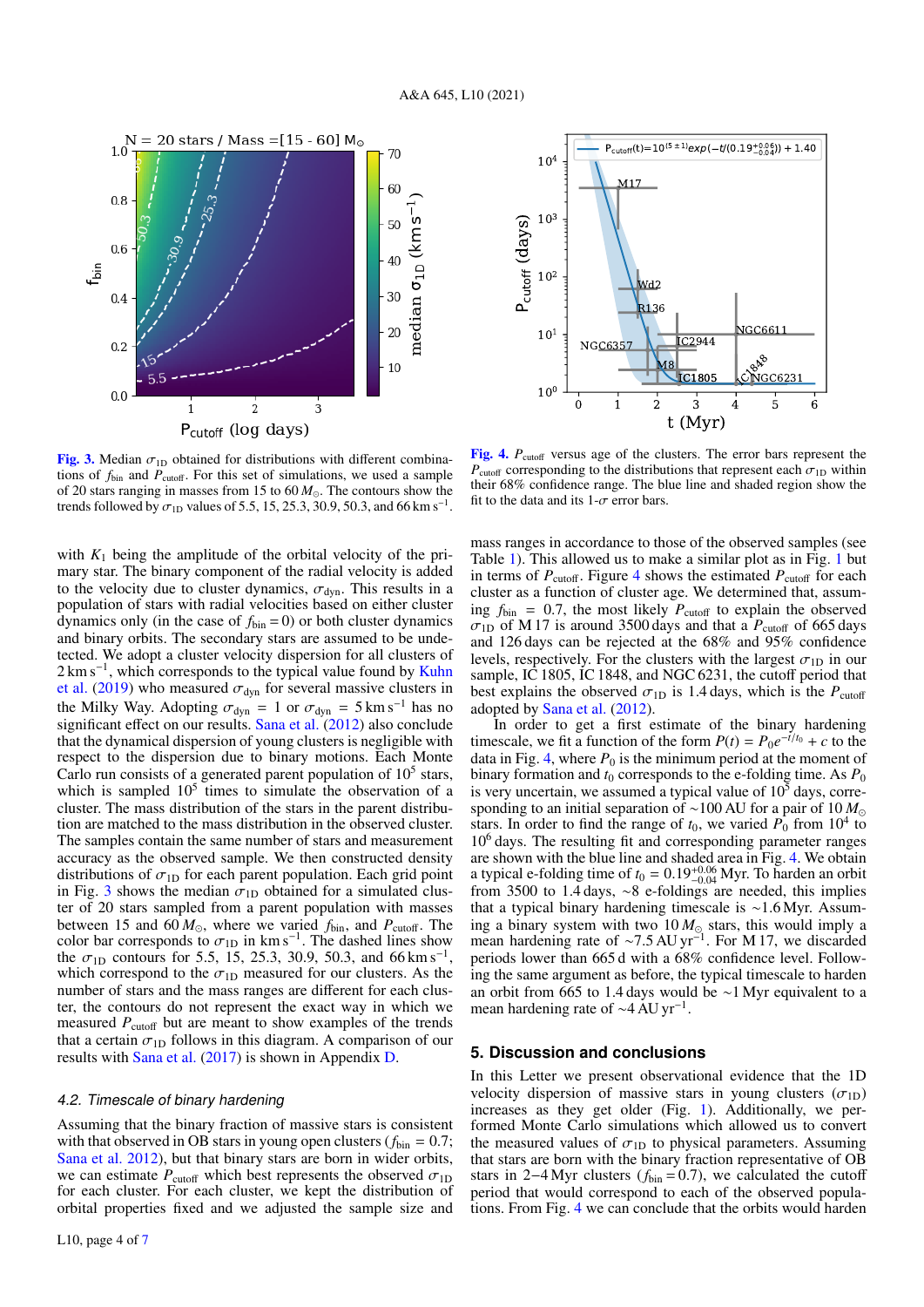in 1−1.5 Myr. It is worth pointing out that the fit relies heavily on the M 17 point. If the binary fraction of this cluster were lower than 0.7, the timescales derived would be larger. Nevertheless, the qualitative results of this Letter remain the same.

[Sana et al.](#page-5-29) [\(2017\)](#page-5-29) propose that the inward migration process could be driven either by the interaction with the remnants of an accretion disk or with other young stellar objects. The hardening of the orbits would then stop either when the disk is destroyed, or when the third body is pushed far out or ejected from the orbit. For a typical system of two  $10 M_{\odot}$  stars, a total angular momentum of ~6.5 × 10<sup>47</sup> kg m<sup>2</sup> s<sup>-1</sup> (~3.5 × 10<sup>47</sup> kg m<sup>2</sup> s<sup>-1</sup>) needs to be<br>transferred for the binary to harden from 3500 (665) to 1.4 days transferred for the binary to harden from 3500 (665) to 1.4 days. [Rose et al.](#page-5-50) [\(2019\)](#page-5-50) explored the possibility of the orbit hardening via the Eccentric Kozai-Lidov (EKL) mechanism, where a third companion perturbs the orbit of a binary system. They find that, beginning with a cutoff period of 9 months the EKL mechanism is insufficient to reproduce the population of short period binaries observed by [Sana et al.](#page-5-8) [\(2012\)](#page-5-8). They suggest that type II migration [\(Lin & Papaloizou](#page-5-51) [1986\)](#page-5-51) might explain the tightening of binaries in such a time period. [Moe & Kratter](#page-5-52) [\(2018\)](#page-5-52) find that the main mechanism to harden binaries should be the dynamical disruption of coplanar triples that initially fragmented in the disk in combination with energy dissipation within this disk. Other mechanisms include the combination of EKL oscillations with tidal friction both during the pre-main sequence and the main sequence [\(Bate et al.](#page-5-53) [2002;](#page-5-53) [Bate](#page-5-54) [2009\)](#page-5-54). Given the densities of the clusters studied, stellar encounters are uncommon and, therefore, mechanisms such as binary-binary or single-binary interactions should not play a significant role in the formation of close binaries [\(Fujii & Portegies Zwart](#page-5-55) [2011\)](#page-5-55).

Our findings affect predictions of binary population synthesis models that follow the evolution of an ensemble of binary systems subject to, among others, a distribution function for the zero-age orbital periods. Such models (e.g., [Sana et al.](#page-5-8) [2012;](#page-5-8) [Schneider et al.](#page-5-56) [2015\)](#page-5-56) predict that a small fraction of systems interact within a timescale of 3 Myr, almost invariably resulting in a merging of the two components thus creating a blue straggler. Specifically, [Schneider et al.](#page-5-56) [\(2015\)](#page-5-56) report that of the population within two magnitudes in brightness of the main-sequence turnoff, only 1%, 2%, and 10% is a blue straggler after 1, 2, or 3 Myr. Therefore, unless one is specifically interested in early blue straggler formation, the temporal evolution of orbital properties in the first few million years reported here should not affect predictions made by binary population synthesis models that rely on initial conditions defined at the zero-age main sequence only. Except for the caveat mentioned, adopting initial conditions for the massive star population as reported on by [Sana et al.](#page-5-8) [\(2012\)](#page-5-8), for example, remains a justified approach.

*Acknowledgements.* Based on observations collected at the European Organisation for Astronomical Research in the Southern Hemisphere under ESO program 095.C-0048. This research made use of Astropy, a community-developed core Python package for Astronomy [\(Astropy Collaboration](#page-5-57) [2018\)](#page-5-57), NASA's Astrophysics Data System Bibliographic Services (ADS), the SIMBAD database, operated at CDS, Strasbourg, France [\(Wenger et al.](#page-5-58) [2000\)](#page-5-58), and the cross-match service provided by CDS, Strasbourg. The research leading to these results has received funding from the European Research Council (ERC) under the European Union's Horizon 2020 research and innovation programme (grant agreement numbers 772225: MULTIPLES).

#### **References**

<span id="page-5-67"></span><span id="page-5-60"></span><span id="page-5-57"></span><span id="page-5-20"></span><span id="page-5-9"></span>Almeida, L. A., Sana, H., Taylor, W., et al. 2017, [A&A, 598, A84](http://linker.aanda.org/10.1051/0004-6361/202039673/1) Alonso, A., Arribas, S., & Martínez-Roger, C. 1999, [A&AS, 140, 261](http://linker.aanda.org/10.1051/0004-6361/202039673/2) Apai, D., Bik, A., Kaper, L., Henning, T., & Zinnecker, H. 2007, [ApJ, 655, 484](http://linker.aanda.org/10.1051/0004-6361/202039673/3) Arias, J. I., Barbá, R. H., & Morrell, N. I. 2007, [MNRAS, 374, 1253](http://linker.aanda.org/10.1051/0004-6361/202039673/4) Astropy Collaboration (Price-Whelan, A. M., et al.) 2018, [AJ, 156, 123](http://linker.aanda.org/10.1051/0004-6361/202039673/5)

- <span id="page-5-10"></span>Barbá, R. H., Gamen, R., Arias, J. I., & Morrell, N. I. 2017, [Proc. Int. Astron.](http://linker.aanda.org/10.1051/0004-6361/202039673/6) [Union, 12, 89](http://linker.aanda.org/10.1051/0004-6361/202039673/6)
- <span id="page-5-54"></span>Bate, M. R. 2009, [MNRAS, 392, 590](http://linker.aanda.org/10.1051/0004-6361/202039673/7)
- <span id="page-5-53"></span>Bate, M. R., Bonnell, I. A., & Bromm, V. 2002, [MNRAS, 336, 705](http://linker.aanda.org/10.1051/0004-6361/202039673/8)
- <span id="page-5-45"></span>Baume, G., Rodríguez, M. J., Corti, M. A., Carraro, G., & Panei, J. A. 2014, [MNRAS, 443, 411](http://linker.aanda.org/10.1051/0004-6361/202039673/9)
- <span id="page-5-21"></span>Bik, A., Kaper, L., & Waters, L. B. F. M. 2006, [A&A, 455, 561](http://linker.aanda.org/10.1051/0004-6361/202039673/10)
- <span id="page-5-22"></span>Bik, A., Henning, T., Stolte, A., et al. 2012, [ApJ, 744, 87](http://linker.aanda.org/10.1051/0004-6361/202039673/11)
- <span id="page-5-48"></span>Brent, R. P. 1973, [SIAM J. Numer. Anal., 10, 327](http://linker.aanda.org/10.1051/0004-6361/202039673/12)
- <span id="page-5-15"></span>Cantiello, M., Yoon, S. C., Langer, N., & Livio, M. 2007, [A&A, 465, L29](http://linker.aanda.org/10.1051/0004-6361/202039673/13)
- <span id="page-5-1"></span>Chini, R., Hoffmeister, V. H., Nasseri, A., Stahl, O., & Zinnecker, H. 2012, [MNRAS, 424, 1925](http://linker.aanda.org/10.1051/0004-6361/202039673/14)
- <span id="page-5-35"></span>Choi, J., Dotter, A., Conroy, C., et al. 2016, [ApJ, 823, 102](http://linker.aanda.org/10.1051/0004-6361/202039673/15)
- <span id="page-5-42"></span>Churchwell, E. 1990, in Hot Star Workshop III: The Earliest Phases of Massive Star Birth, eds. P. Brown, & W. Fuller, [Contemp. Math. Am. Math. Soc., 112,](http://linker.aanda.org/10.1051/0004-6361/202039673/16) [186](http://linker.aanda.org/10.1051/0004-6361/202039673/16)
- <span id="page-5-61"></span>Cox, A. N. 2000, [Allen's Astrophysical Quantities](http://linker.aanda.org/10.1051/0004-6361/202039673/17) (New York: AIP Press)
- <span id="page-5-18"></span>de Mink, S. E., & Mandel, I. 2016, [MNRAS, 460, 3545](http://linker.aanda.org/10.1051/0004-6361/202039673/18)
- <span id="page-5-37"></span>de Mink, S. E., Pols, O. R., & Hilditch, R. W. 2007, [A&A, 467, 1181](http://linker.aanda.org/10.1051/0004-6361/202039673/19)
- <span id="page-5-70"></span><span id="page-5-34"></span>Dormand, J. R., & Prince, P. J. 1980, [J. Comput. Appl. Math., 6, 19](http://linker.aanda.org/10.1051/0004-6361/202039673/20) Dotter, A. 2016, [ApJS, 222, 8](http://linker.aanda.org/10.1051/0004-6361/202039673/21)
- <span id="page-5-6"></span>Dunstall, P. R., Dufton, P. L., Sana, H., et al. 2015, [A&A, 580, A93](http://linker.aanda.org/10.1051/0004-6361/202039673/22)
- <span id="page-5-19"></span>Eldridge, J. J., & Stanway, E. R. 2016, [MNRAS, 462, 3302](http://linker.aanda.org/10.1051/0004-6361/202039673/23)
- <span id="page-5-24"></span>Ellerbroek, L. E., Bik, A., Kaper, L., et al. 2013, [A&A, 558, A102](http://linker.aanda.org/10.1051/0004-6361/202039673/24)
- <span id="page-5-68"></span>Feigelson, E. D., Townsley, L. K., Broos, P. S., et al. 2013, [ApJS, 209, 26](http://linker.aanda.org/10.1051/0004-6361/202039673/25)
- <span id="page-5-55"></span>Fujii, M. S., & Portegies Zwart, S. 2011, [Science, 334, 1380](http://linker.aanda.org/10.1051/0004-6361/202039673/26)
- <span id="page-5-46"></span>Gvaramadze, V. V., & Bomans, D. J. 2008, [A&A, 490, 1071](http://linker.aanda.org/10.1051/0004-6361/202039673/27)
- 
- <span id="page-5-39"></span>Hénault-Brunet, V., Evans, C. J., Sana, H., et al. 2012, [A&A, 546, A73](http://linker.aanda.org/10.1051/0004-6361/202039673/28)
- <span id="page-5-62"></span>Indebetouw, R., Mathis, J. S., Babler, B. L., et al. 2005, [ApJ, 619, 931](http://linker.aanda.org/10.1051/0004-6361/202039673/29)
- <span id="page-5-16"></span>Ivanova, N., Justham, S., Chen, X., et al. 2013, [A&ARv, 21, 59](http://linker.aanda.org/10.1051/0004-6361/202039673/30)
- <span id="page-5-3"></span>Kiminki, D. C., & Kobulnicky, H. A. 2012, [ApJ, 751, 4](http://linker.aanda.org/10.1051/0004-6361/202039673/31)
- <span id="page-5-26"></span><span id="page-5-4"></span>Kobulnicky, H. A., Kiminki, D. C., Lundquist, M. J., et al. 2014, [ApJS, 213, 34](http://linker.aanda.org/10.1051/0004-6361/202039673/32) Kouwenhoven, M. B. N., Brown, A. G. A., Portegies Zwart, S. F., & Kaper, L. 2007, [A&A, 474, 77](http://linker.aanda.org/10.1051/0004-6361/202039673/33)
- <span id="page-5-47"></span>Kroupa, P. 2001, [MNRAS, 322, 231](http://linker.aanda.org/10.1051/0004-6361/202039673/34)
- <span id="page-5-49"></span>Kuhn, M. A., Hillenbrand, L. A., Sills, A., Feigelson, E. D., & Getman, K. V. 2019, [ApJ, 870, 32](http://linker.aanda.org/10.1051/0004-6361/202039673/35)
- <span id="page-5-13"></span>Langer, N. 2012, [ARA&A, 50, 107](http://linker.aanda.org/10.1051/0004-6361/202039673/36)
- <span id="page-5-44"></span>Lim, B., Sung, H., Kim, J. S., Bessell, M. S., & Karimov, R. 2014, [MNRAS,](http://linker.aanda.org/10.1051/0004-6361/202039673/37) [438, 1451](http://linker.aanda.org/10.1051/0004-6361/202039673/37)
- <span id="page-5-51"></span>Lin, D. N. C., & Papaloizou, J. 1986, [ApJ, 309, 846](http://linker.aanda.org/10.1051/0004-6361/202039673/38)
- <span id="page-5-17"></span>Mandel, I., & de Mink, S. E. 2016, [MNRAS, 458, 2634](http://linker.aanda.org/10.1051/0004-6361/202039673/39)
- <span id="page-5-63"></span>Martins, F., & Palacios, A. 2013, [A&A, 560, A16](http://linker.aanda.org/10.1051/0004-6361/202039673/40)
- <span id="page-5-0"></span>Mason, B. D., Hartkopf, W. I., Gies, D. R., Henry, T. J., & Helsel, J. W. 2009, AJ 137, 3358
- <span id="page-5-69"></span>Massi, F., Giannetti, A., Di Carlo, E., et al. 2015, [A&A, 573, A95](http://linker.aanda.org/10.1051/0004-6361/202039673/42)
- <span id="page-5-52"></span>Moe, M., & Kratter, K. M. 2018, [ApJ, 854, 44](http://linker.aanda.org/10.1051/0004-6361/202039673/43)
- <span id="page-5-64"></span>Nishiyama, S., Tamura, M., Hatano, H., et al. 2009, [ApJ, 696, 1407](http://linker.aanda.org/10.1051/0004-6361/202039673/44)
- <span id="page-5-23"></span>Ochsendorf, B. B., Ellerbroek, L. E., Chini, R., et al. 2011, [A&A, 536, L1](http://linker.aanda.org/10.1051/0004-6361/202039673/45)
- <span id="page-5-31"></span>Paxton, B., Bildsten, L., Dotter, A., et al. 2011, [ApJS, 192, 3](http://linker.aanda.org/10.1051/0004-6361/202039673/46)
- <span id="page-5-32"></span>Paxton, B., Cantiello, M., Arras, P., et al. 2013, [ApJS, 208, 4](http://linker.aanda.org/10.1051/0004-6361/202039673/47)
- <span id="page-5-33"></span>Paxton, B., Marchant, P., Schwab, J., et al. 2015, [ApJS, 220, 15](http://linker.aanda.org/10.1051/0004-6361/202039673/48)
- <span id="page-5-59"></span>
- Pecaut, M. J., & Mamajek, E. E. 2013, [ApJS, 208, 9](http://linker.aanda.org/10.1051/0004-6361/202039673/49)
- <span id="page-5-2"></span>Peter, D., Feldt, M., Henning, T., & Hormuth, F. 2012, [A&A, 538, A74](http://linker.aanda.org/10.1051/0004-6361/202039673/50)
- <span id="page-5-25"></span>Ramírez-Tannus, M. C., Kaper, L., de Koter, A., et al. 2017, [A&A, 604, A78](http://linker.aanda.org/10.1051/0004-6361/202039673/51)
- <span id="page-5-30"></span>Ramírez-Tannus, M. C., Poorta, J., Bik, A., et al. 2020, [A&A, 633, A155](http://linker.aanda.org/10.1051/0004-6361/202039673/52)
- <span id="page-5-50"></span>Rose, S. C., Naoz, S., & Geller, A. M. 2019, [MNRAS, 488, 2480](http://linker.aanda.org/10.1051/0004-6361/202039673/53)
- <span id="page-5-7"></span>Sana, H., & Evans, C. J. 2011, in Active OB Stars: Structure, Evolution, Mass Loss, and Critical Limits, eds. C. Neiner, G. Wade, G. Meynet, & G. Peters, [IAU Symp., 272, 474](http://linker.aanda.org/10.1051/0004-6361/202039673/54)
- <span id="page-5-27"></span>Sana, H., Gosset, E., Nazé, Y., Rauw, G., & Linder, N. 2008, [MNRAS, 386, 447](http://linker.aanda.org/10.1051/0004-6361/202039673/55)
- <span id="page-5-8"></span>Sana, H., de Mink, S. E., de Koter, A., et al. 2012, [Science, 337, 444](http://linker.aanda.org/10.1051/0004-6361/202039673/56)
- <span id="page-5-41"></span>Sana, H., de Koter, A., de Mink, S. E., et al. 2013, [A&A, 550, A107](http://linker.aanda.org/10.1051/0004-6361/202039673/57)
- <span id="page-5-5"></span>Sana, H., Le Bouquin, J.-B., Lacour, S., et al. 2014, [ApJS, 215, 15](http://linker.aanda.org/10.1051/0004-6361/202039673/58)
- <span id="page-5-29"></span>Sana, H., Ramírez-Tannus, M. C., de Koter, A., et al. 2017, [A&A, 599, L9](http://linker.aanda.org/10.1051/0004-6361/202039673/59)
- <span id="page-5-56"></span>Schneider, F. R. N., Izzard, R. G., Langer, N., & de Mink, S. E. 2015, [ApJ, 805,](http://linker.aanda.org/10.1051/0004-6361/202039673/60)  $20$
- <span id="page-5-40"></span>Sharples, R., Bender, R., Agudo Berbel, A., et al. 2013, [The Messenger, 151, 21](http://linker.aanda.org/10.1051/0004-6361/202039673/61)
- <span id="page-5-28"></span>Sota, A., Maíz Apellániz, J., Morrell, N. I., et al. 2014, [ApJS, 211, 10](http://linker.aanda.org/10.1051/0004-6361/202039673/62)
- <span id="page-5-43"></span>Sung, H., Bessell, M. S., Chun, M.-Y., et al. 2017, [ApJS, 230, 3](http://linker.aanda.org/10.1051/0004-6361/202039673/63)
- <span id="page-5-36"></span>Wellstein, S., & Langer, N. 1999, [A&A, 350, 148](http://linker.aanda.org/10.1051/0004-6361/202039673/64)
- <span id="page-5-58"></span>Wenger, M., Ochsenbein, F., Egret, D., et al. 2000, [A&AS, 143, 9](http://linker.aanda.org/10.1051/0004-6361/202039673/65)
- <span id="page-5-11"></span>Whelan, J., & Iben, I., Jr. 1973, [ApJ, 186, 1007](http://linker.aanda.org/10.1051/0004-6361/202039673/66)
- <span id="page-5-14"></span>Woosley, S. E., Langer, N., & Weaver, T. A. 1993, [ApJ, 411, 823](http://linker.aanda.org/10.1051/0004-6361/202039673/67)
- <span id="page-5-65"></span>Wu, S.-W., Bik, A., Henning, T., et al. 2014, [A&A, 568, L13](http://linker.aanda.org/10.1051/0004-6361/202039673/68)
- <span id="page-5-66"></span><span id="page-5-12"></span>Wu, S.-W., Bik, A., Bestenlehner, J. M., et al. 2016, [A&A, 589, A16](http://linker.aanda.org/10.1051/0004-6361/202039673/69) Yoon, S. C., Woosley, S. E., & Langer, N. 2010, [ApJ, 725, 940](http://linker.aanda.org/10.1051/0004-6361/202039673/70)
- <span id="page-5-38"></span>Zeidler, P., Sabbi, E., Nota, A., et al. 2018, [AJ, 156, 211](http://linker.aanda.org/10.1051/0004-6361/202039673/71)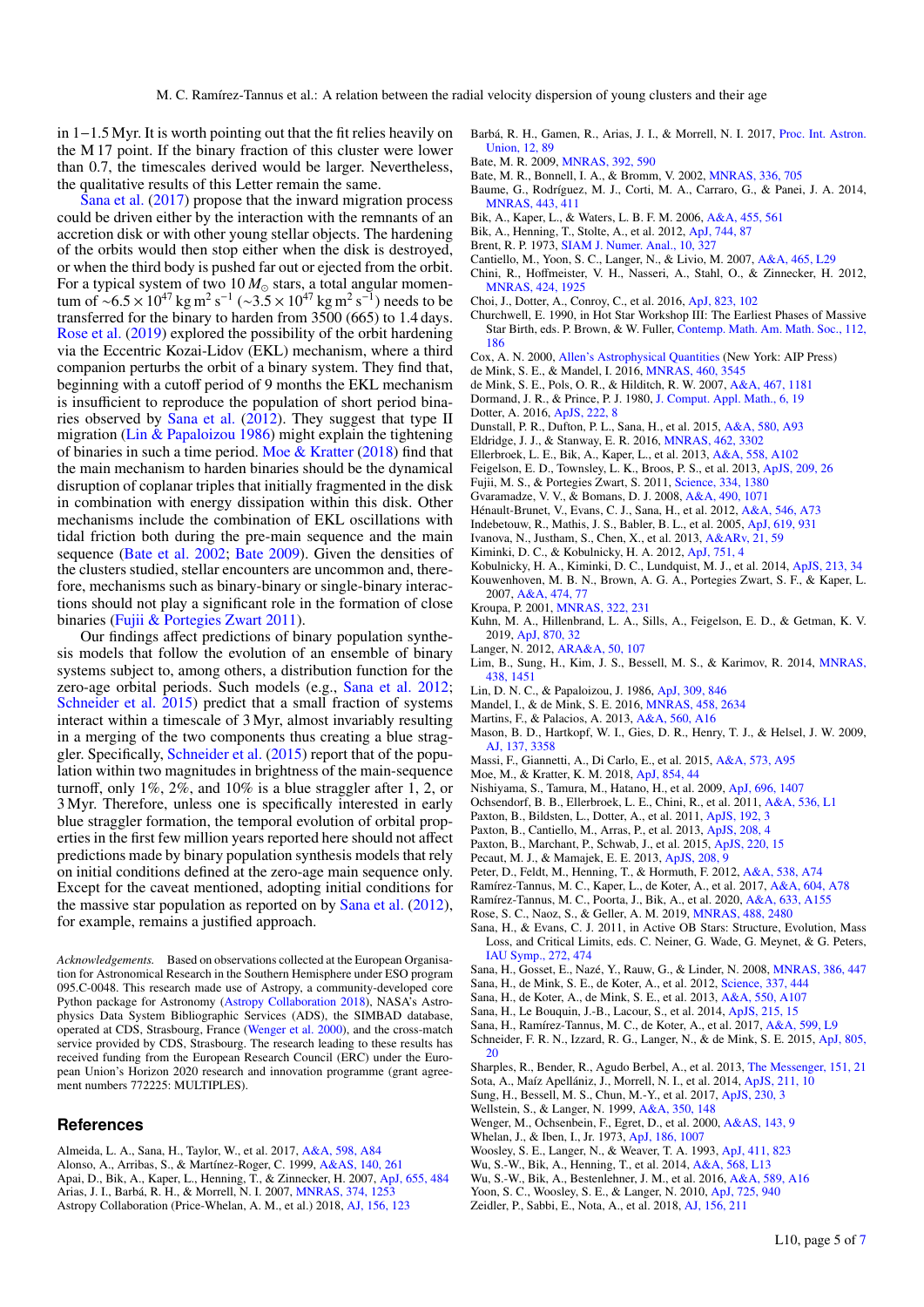### <span id="page-6-0"></span>**Appendix A: Accuracy of the age determination**

The effective temperature and bolometric correction of the luminosity class V stars are taken from [Pecaut & Mamajek](#page-5-59) [\(2013\)](#page-5-59); for the luminosity class III stars, we used the calibrations from [Alonso et al.](#page-5-60) [\(1999\)](#page-5-60) for spectral types F0-F9, and for G4-M5 stars we used the calibration of [Cox](#page-5-61) [\(2000\)](#page-5-61). In order to calculate the luminosity of the observed targets, we used the absolute *K*-band magnitude assuming the [Indebetouw et al.](#page-5-62) [\(2005\)](#page-5-62) extinction law to derive the *K*-band extinction  $A_K$ . We then obtained the absolute magnitudes by scaling the apparent magnitudes to the distance of the clusters  $(1336^{+68}_{-76})$  pc for M 8 and  $1770^{+140}_{-120}$  pc for NGC 6357; [Kuhn et al.](#page-5-49) [2019\)](#page-5-49). The luminosities were obtained by using the bolometric correction and the absolute magnitudes. Finally, we determined the age of the regions by comparing the position of the observed stars to MESA isochrones obtained from the MIST project [\(Paxton et al.](#page-5-31) [2011,](#page-5-31) [2013,](#page-5-32) [2015;](#page-5-33) [Dotter](#page-5-34) [2016;](#page-5-34) [Choi et al.](#page-5-35) [2016\)](#page-5-35). The isochrones and tracks used have a solar metallicity and an initial rotational velocity of  $v_{\text{ini}} = 0.4 v_{\text{crit}}$ , the age obtained using tracks with  $v_{\text{ini}} = 0$  are within the reported error bars.

Here we discuss some of the issues that might affect the age determination and compare our age estimates with those published in the literature. (i) Binarity could affect the luminosity determination by making stars look brighter than they actually are. Given the spacing of the isochrones at the young age of M 8 and NGC 6357, this does not have a significant effect on our age determination. (ii) The use of different evolutionary tracks could lead to different age estimates; for example, [Martins & Palacios](#page-5-63) [\(2013\)](#page-5-63) show that the main-sequence age for different models could vary by ~0.7 Myr for a 20  $M_{\odot}$  isochrone. In our case, this uncertainty is likely smaller than that caused by the uncertainty on the spectral type. (iii) The age determination may depend on the adopted extinction law. By using the [Nishiyama et al.](#page-5-64) [\(2009\)](#page-5-64) extinction law, we obtain lower  $A_K$  values and, therefore, slightly fainter objects. Nevertheless, given that the extinction in these three regions is relatively modest ( $A_{K,\text{max}} \sim 2.5$ ), the difference in luminosity produced by the various extinction laws does not significantly affect the age determination. (iv) The classification of the earliest spectral type (O3) is normally degenerate (see e.g., [Wu et al.](#page-5-65) [2014,](#page-5-65) [2016\)](#page-5-66). In the case of NGC 6357, the most massive star is of spectral type O3.5. The fact that its spectral type is uncertain could affect the lower age limit. To avoid this, we determined the age based on the whole population, including the low-mass PMS stars, instead of focusing only on the massive stars.

[Arias et al.](#page-5-67)  $(2007)$  estimated the age of M 8 to be <3 Myr based on the low-to-intermediate mass PMS population and [Feigelson et al.](#page-5-68) [\(2013\)](#page-5-68) estimated the age of the pre-main sequence stars in M 8 between ∼0.8 and 2.5 Myr, which is in agreement with our estimate – including the massive stars – of 1−3 Myr. [Massi et al.](#page-5-69) [\(2015\)](#page-5-69) determined the age of NGC 6357 at 1−3 Myr based on the visual and NIR color-magnitude and color-color diagrams. By comparing the whole population of stars with MIST isochrones, we estimate an age of 0.5 to 3 Myr for this cluster.

We find that the age obtained for the studied regions by looking only at the massive stars is consistent with the age obtained only from the low-mass PMS stars. If the late-K and M-type stars near the Hayashi track were cluster members, we would obtain a younger age (∼0.1−1 Myr younger) for the PMS stars compared to that of the massive stars only.

## **Appendix B: Lines used to measure the radial velocity**

<span id="page-6-1"></span>Table B.1. Radial velocities and lines used to measure the radial velocity for each star in M 8.

| Name           | $RV$ (km s <sup>-1</sup> ) |   |   |   | Br-12 Br-11 HeI Br-10 HeI Bry |   |   |
|----------------|----------------------------|---|---|---|-------------------------------|---|---|
| 14             | $-14.1 \pm 7.5$            | X | X | X | X                             | X | X |
| 16             | $-17.4 \pm 8.1$            | X | X |   | X                             |   | X |
| 24             | $-57.1 \pm 7.4$            |   | X | X | X                             | X | X |
| 33             | $1.3 \pm 16.0$             | X | X |   | X                             |   | X |
| 36             | $-5.1 \pm 7.6$             |   |   | X | X                             | X | X |
| 51             | $-10.2 \pm 9.0$            | X | X | X | X                             | X | X |
| 60             | $78.4 \pm 12.4$            | X | X | X |                               | X | X |
| 73             | $56.6 \pm 12.4$            | X | X |   |                               |   | X |
| 79             | $-38.1 \pm 10.0$           | X | X | X |                               | X |   |
| F44            | $28.5 \pm 7.2$             |   |   | X |                               | X | X |
| O10            | $11.6 \pm 13.0$            | X | X | X | X                             | X | X |
| O11            | $-52.9 \pm 35.5$           |   | X |   |                               |   | X |
| O <sub>5</sub> | $-2.9 \pm 9.0$             |   |   | X | X                             | X | X |
| Ο6             | $29.9 \pm 15.4$            | X | X |   | X                             |   | X |
| O7             | $-24.5 \pm 13.1$           | X | X | X | X                             | X | X |
| O8             | $17.1 \pm 16.6$            | X | X | X |                               | X |   |

<span id="page-6-2"></span>Table B.2. Radial velocities and lines used to measure the radial velocity for each star in NGC 6357.

| Name           | $RV$ (km s <sup>-1</sup> ) |   |   |   | Br-12 Br-11 HeI Br-10 HeI |   | $Br\gamma$ |
|----------------|----------------------------|---|---|---|---------------------------|---|------------|
| 107            | $9.5 \pm 14.7$             |   | X |   | X                         |   |            |
| 112            | $74.8 \pm 9.0$             |   | X | X | X                         | X | X          |
| 118            | $16.5 \pm 13.1$            |   | X | X |                           | X | X          |
| 16             | $9.8 \pm 8.1$              |   | X | X | X                         | X | X          |
| 22             | $62.1 \pm 16.2$            | X | X | X | X                         | X | X          |
| 73             | $40.4 \pm 11.5$            |   |   | X | X                         | X | X          |
| 88             | $-70.1 \pm 12.4$           |   | X | X | X                         | X | X          |
| B <sub>0</sub> | $10.7 \pm 8.3$             |   | X | X | X                         | X | X          |
| <b>B10</b>     | $32.8 \pm 2.9$             |   |   | X | X                         | X | X          |
| <b>B11</b>     | $53.9 \pm 7.1$             |   | X | X |                           | X | X          |
| <b>B</b> 13    | $76.1 \pm 14.4$            |   | X | X |                           | X | X          |
| <b>B</b> 15    | $38.1 \pm 4.4$             |   |   | X |                           | X | X          |
| B <sub>1</sub> | $-73.6 \pm 12.1$           |   | X | X | X                         | X | X          |
| <b>B2</b>      | $-7.0 \pm 4.0$             |   |   | X |                           | X | X          |
| B4             | $-7.1 \pm 13.2$            |   | X | X |                           | X | X          |
| B6             | $43.3 \pm 13.3$            | X | X |   | X                         |   | X          |
| B7             | $12.7 \pm 4.1$             |   |   | X |                           | X | X          |
| B8             | $-41.3 \pm 10.8$           |   | X | X | X                         | X | X          |
| <b>B</b> 9     | $0.5 \pm 2.4$              |   |   | X |                           | X |            |
| O <sub>0</sub> | $4.0 \pm 11.0$             |   |   | X |                           | X | X          |
| O1             | $36.7 \pm 5.3$             |   |   | X |                           | X | X          |
| O2             | $35.6 \pm 10.1$            | X |   | X | X                         | X | X          |